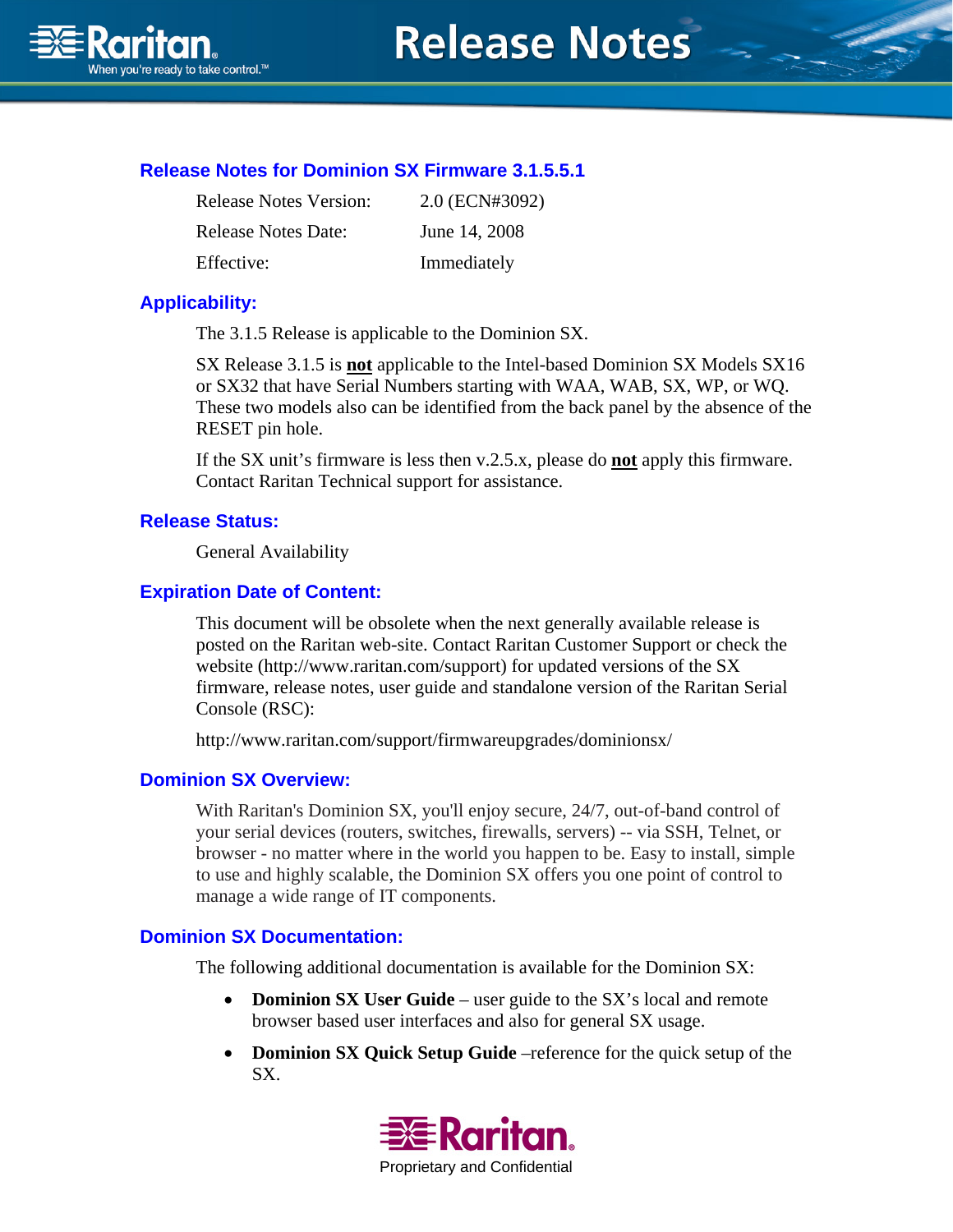The Dominion SX documentation is contained on the CDROM included in the Dominion SX package and on the Raritan Website: http://www.raritan.com. Please go to the Support section and click on "Product Documentation" in the left navigation pane, or go directly to:

http://www.raritan.com/support/productdocumentation

Scroll down to the "Dominion SX" heading to locate the documentation in PDF format. Future documentation updates will also be provided via Raritan's website.

### **Release 3.1.5 Compatibility Information:**

- 1. This version of SX 3.1.5 may not be included in the current compatibility matrix, which is hard coded on CC-SG; although it is fully supported in CC-SG 3.2.1 and 3.2.0. Customers running previous CC-SG Releases (e.g., 2.3, 3.0., 3.1) must upgrade to CC-SG 3.2.1 or 3.2.0.
- 2. SX devices can be remotely accessed by the following Java-based remote clients:

| Remote Client                       | Description                                                                                                                                 | Version |
|-------------------------------------|---------------------------------------------------------------------------------------------------------------------------------------------|---------|
| <b>Raritan Serial Console (RSC)</b> | Java-based client invoked from the<br>browser-based remote user interface or<br>standalone, for serial port connection to<br>target server. | 2.1.0   |

3. SX is verified with the following systems and applications. We recommend utilizing these versions for optimum performance with your SX.

| <b>Operating System</b>      | <b>Browser</b>                                                                                                       | <b>JRE</b>                  |
|------------------------------|----------------------------------------------------------------------------------------------------------------------|-----------------------------|
| Windows 2000 SP4             | Internet Explorer 6.0<br>Mozilla 1.7.8                                                                               | JRE 1.5.0 11                |
| Windows XP Professional SP 2 | Internet Explorer 6.0<br>Internet Explorer 7.0<br>Firefox 2.0.0.3<br>Firefox 2.0.0.12<br>Opera 9.25<br>Mozilla 1.7.8 | JRE 1.5.0 6<br>JRE 1.5.0 14 |
| Windows Vista                | Internet Explorer 7.0<br>Firefox 2.0.0.3                                                                             | <b>JRE 1.6</b>              |
| FC <sub>6</sub>              | Firefox 1.5.0.12                                                                                                     | JRE 1.4.2 15-b02            |
| Suse 10.1                    | Firefox 1.5.0.3                                                                                                      | JRE 1.5.0 08-b03            |

#### **Note to Vista Users**

There may be a problem experienced by some users of Vista's Enterprise (and Business) edition with SX where the SSH window starts and fails to open. This is independent of the SX firmware version and does not require an upgrade of SX firmware to resolve.

This problem seems to stem from the Vista's implementation of TCP auto tuning. Vista's Enterprise (and Business) editions utilize an aggressive scaling factor, which causes issues in packet segmentation which lead to SSH handshake messages being split apart and connection to never complete. The problem with Vista, is what Vista is doing when it sees that the SX cannot support the window

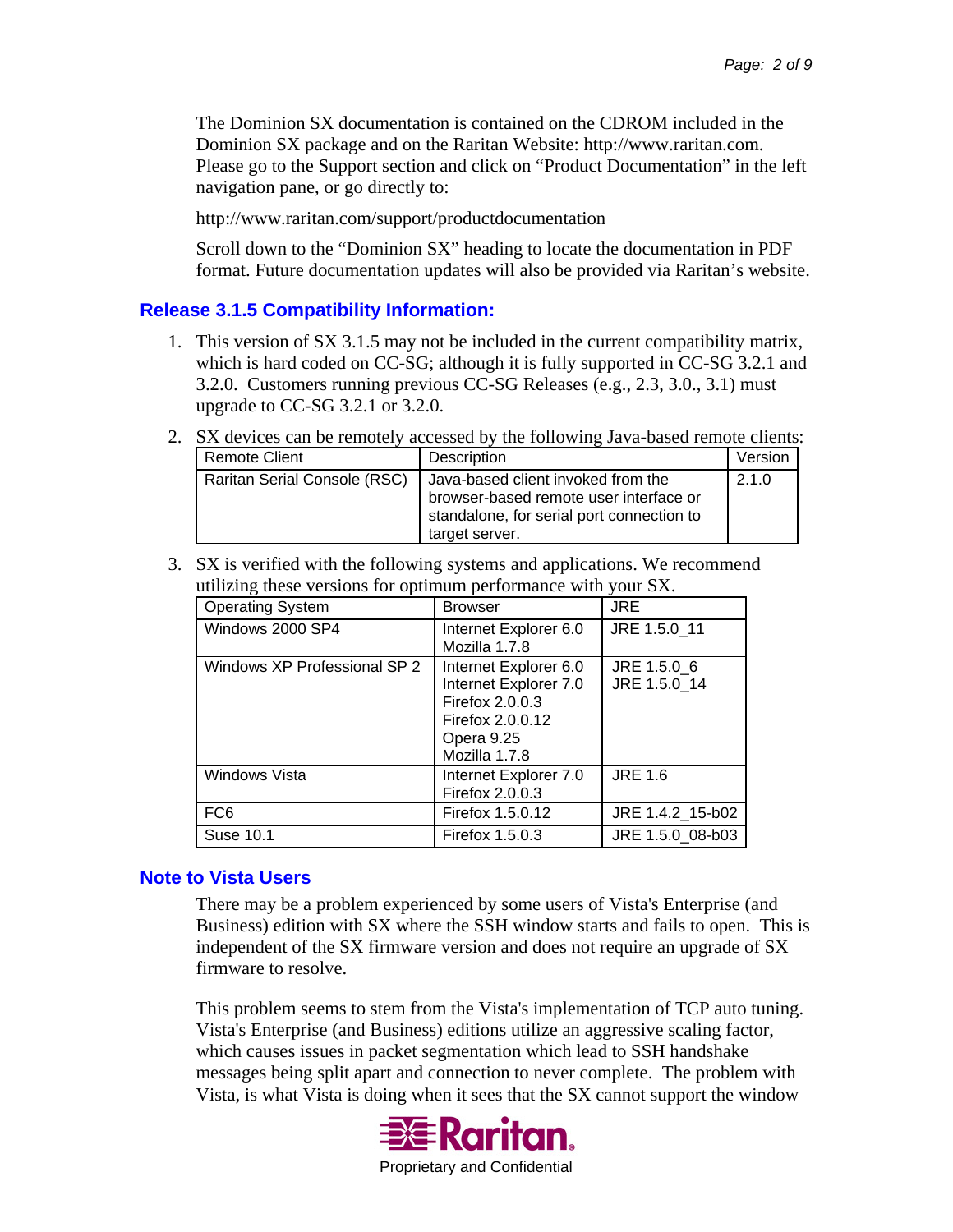scaling size of 8. Microsoft has described this problem at

http://support.microsoft.com/kb/929868/. SX cannot support a window scaling of 8 at all because there isn't the memory available to support this level of packet buffering. When this scaling factor is shrunk, or disabled entirely the SSH handshaking completes correctly and the connection can be established.

To perform this on vista run a cmd.exe shell at an elevated admin level and execute the following command:

```
netsh interface tcp set global autotuninglevel=highlyrestricted 
- or -
```

```
netsh interface tcp set global autotuninglevel=disable
```
### **Dominion SX Release 3.1.5 Overview:**

- DHCP client added to the SX and is enabled by default in factory reset. An upgrade does not reset the IP address; it retains whatever configuration is present. (CR#9809)
- Individual Port Access can now be set to shared or private, allowing or disallowing users to connect to the port while another user is utilizing it. The default value is set to **Share**. (CR#10918)
- An installation configuration script, also known as a recorded session, can now be run on the SX using DHCP and an FTP Server using new Command Line Interface (CLI) commands "getconfig", "runconfig", and "force" (CR#9665)
- SSH channel was locking up when using the Nano editor (FCR#13295).
- Built-in modem was not resetting when a communication connection was forcibly dropped or improperly terminated (FCR#12875).
- Disallow directory listings of the DSX itself (FCR#11696).
- Disable HTTP trace as it's not necessary for SX operations (FCR#11547).
- Modified the network driver to zero out the padding data to prevent possible ether-leak (FCR#11516).
- DSX port settings were not persistent when set through Raritan's Command Center – Secure Gateway (CC-SG) (FCR#11468).
- When the SX is under heavy load, or is slowed down by debug messages an initial port connection may fail which was not being retried correctly (FCR#11297/8895).
- When working with Raritan's CommandCenter NOC, http sessions were being orphaned and not removed unless a user logged into the SX periodically (FCR#10555).
- Serial Settings for 7-bit communication was not being executed properly. (FCR#10553)

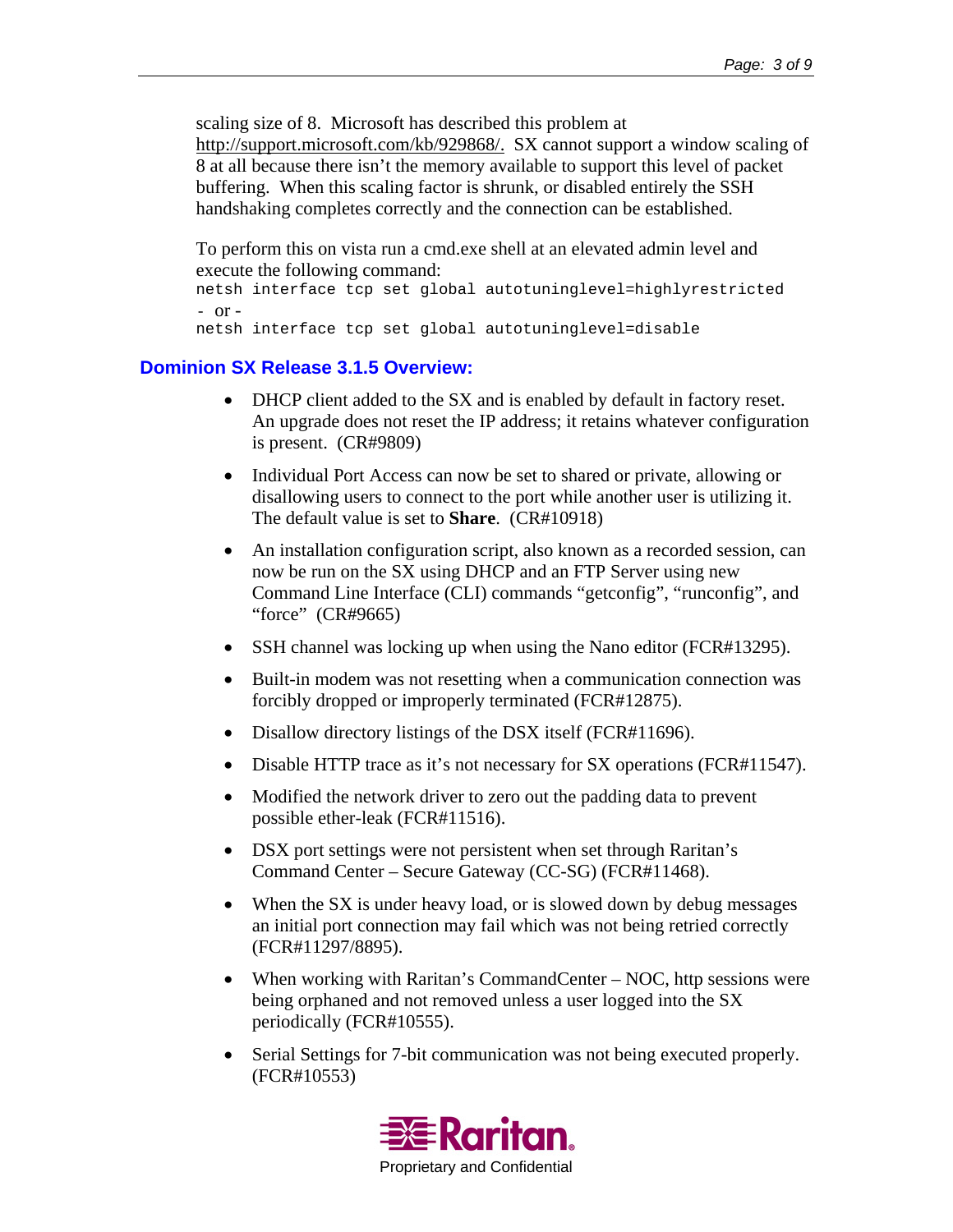- The SX unit was not switching active DPA network port to the newly port values after reboot (FCR#10114).
- User Certificate handling was improved and documented (FCR#10022&10543).
- SNMP Port is now user configurable (FCR#9562).
- When a Raritan power strip is initially connected through the SX and managed by CC-SG, the icon on the CC-SG screen will change to a power strip after approximately one minute as the outlets polled (FCR#9106&11791).
- Default rule added to iptables when system starts up to help prevent users from locking themselves out by changing the default INPUT behavior (FCR#7045): iptables - A INPUT -t filter -j ACCEPT -s 127.0.0.1
- There was a slight discrepancy in the send/receive window sizes set in the core network settings compared to the actual IPv4 network settings (FCR#7012).
- To improve performance of heavy transaction periods, the SX internal server application threads are now dynamic. (FCR#5587)
- NTP and Daylight Savings Time conflict resolved. (FCR#2105&13497)

The User Guide, Quick Setup Guide, and Specification Sheet were all refreshed as part of the Release 3.1.5, and include many change requests received from customers including the following:

- Specification Sheet was changed to make clear when the optional rack rails are required with the certain smaller density SX (FCR#12296)
- Instructions for Microsoft Active Directory and SX have been further clarified (FCR#11473)
- Instructions for User Certificates has been enhanced (FCR#10543)
- Details for the web interface of Direct Port Access has been improved (FCR#10359&3357)
- Current internal modem top speed maxes at the Linux limitation of 33,600 bps (FCR#10294)
- Backup and Restore commands have been clarified (FCR#8762)
- Importing LDAP certificates has been refined (FCR#3708)
- Note added to that managing a power strip directly via RSC or CLI is not recommended and will display the raw characters (FCR#9900)

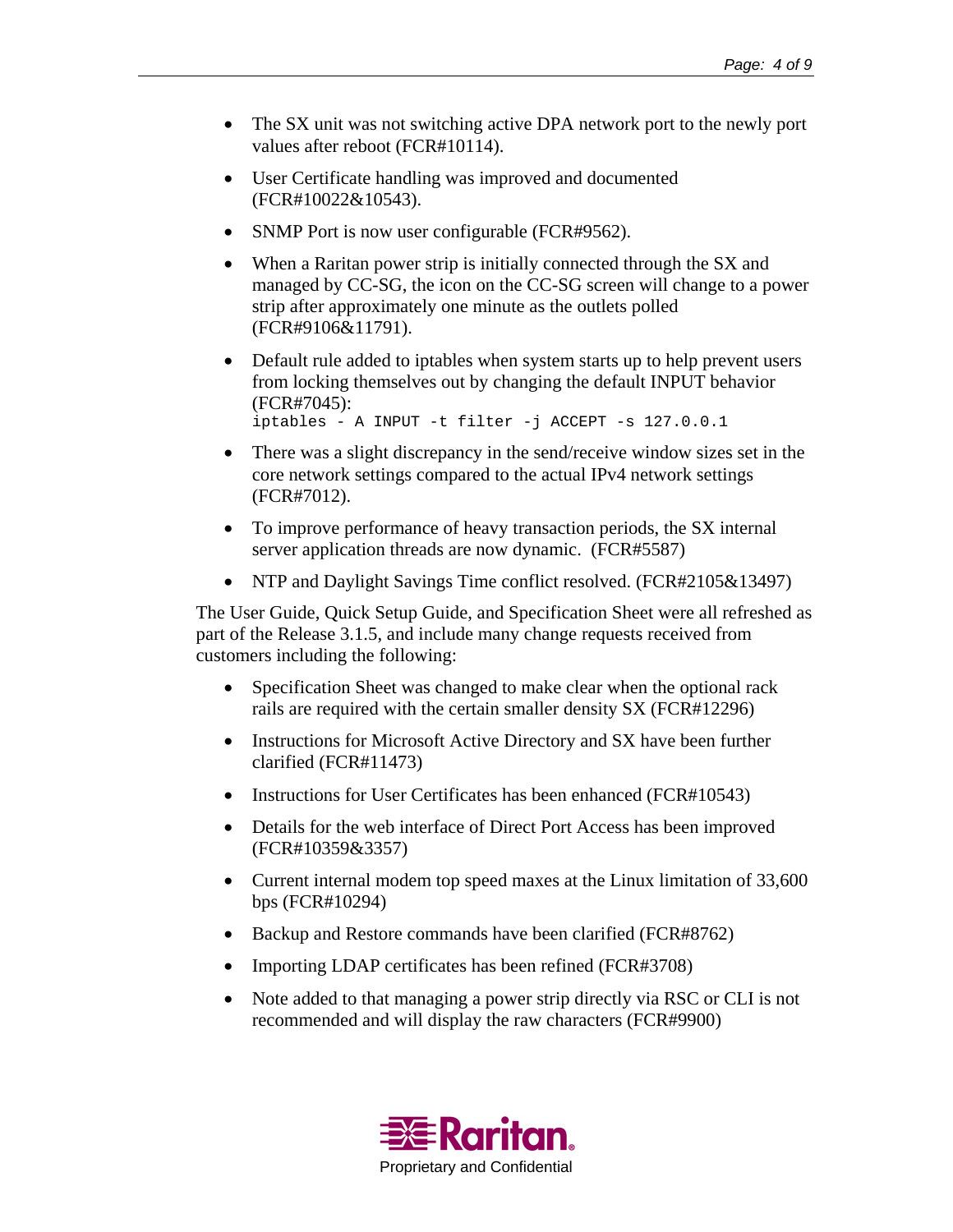### **From Previous v.3.x Releases:**

- Fully-featured power control for RPC and Dominion PX with outlet associations for servers and networking devices with multiple power feeds – whether these inputs are from one power distribution unit or multiple power distribution unit.
- Localization: the Raritan Serial Console (RSC) supports four languages: English, Chinese, Japanese, and Korean
- Enhancements in SMTP notifications –persistent attempts (automatic retries) to send SMTP notifications and support for mail server authentication.
- Security: enhancements to the firewall added pre- and post-routing and Static NAT (SNAT) support.
- Enhancement in Security: when the Dial Back option is enabled, the user is not allowed to connect to SX by using direct dial in (non-PPP) feature of hyper terminal or similar dialup applications
- Reliability: CPU Watchdog Timer is added to monitor the health of software. The LED blinking logic is added to indicate activity of serial port, LAN port and operating system heartbeat.

Please contact your local technical support if there are any questions.

# **If Upgrading From v.2.5.x:**

- The port used for SX application is now **changed from TCP port 51000**  (or other user- specified high-numbered port) **to TCP port 5000**. This port is also renamed as the CSC port.
- The Discovery port used for CommandCenter communications is not changed, and remains at UDP port 5000. CommandCenter Secure Gateway 3.1.1 is required for release compatibility.
- User groups are now supported, so users can now be put into groups that are function-based, rather than user based.
- To accommodate the many new features, the TCL interpreter has been removed.
- The factory default inactivity timeout has been changed to 10 minutes (from 5 minutes).

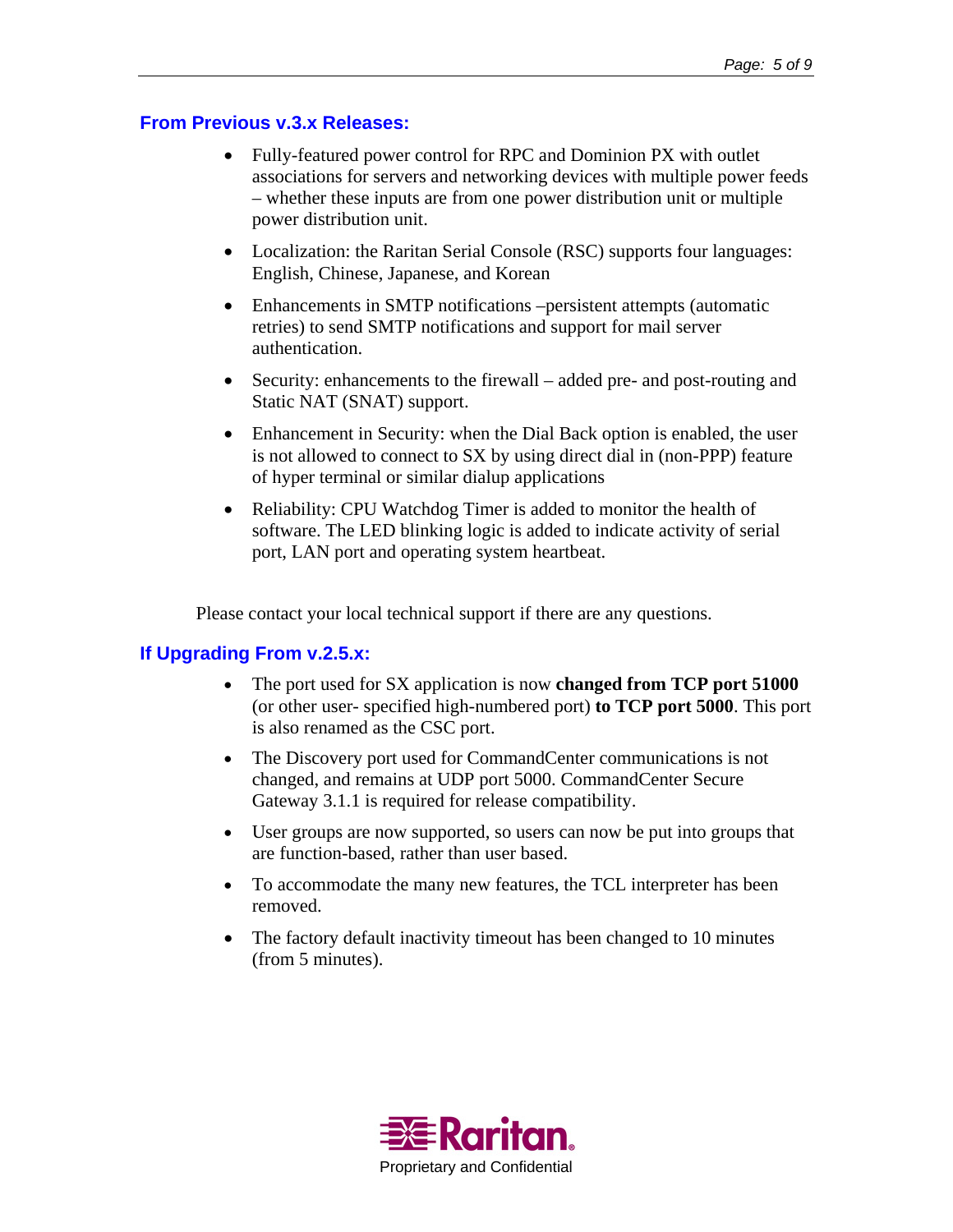## **Known Limitations:**

- Special notice for customer who is using the modem dial-in function: This version of firmware will DISABLE terminal emulation access via dial-in modem connection. The modem will only support PPP connection type.
- When using Internet Explorer 6.0 or higher, please "Turn-off the Pop-up Blocker" in order to view the user list or other associated applications
- When performing Associations Power Control command, the delay parameter represents the User Specified Delay. It is the minimum time (delay) needed between operations. Experienced Delay is Operational Delay plus User Specified Delay, e.g., Sequence Interval and Power Recycle Interval
- When using NFS, renaming a port (channel) only takes effect in the NFS log when logging is stopped and started again
- The stand alone Raritan Serial Console (RSC) is not supported on MAC OS X.
- Power control is not supported on the last port of the unit. The last port can be used for non-power control target
- Japanese menu support is provided. However, Japanese Encoding for the target communication is not fully supported

## **Important Notes and Information:**

The minimum configuration requirements for the Raritan Serial Console are:

- CPU speed of 1.0 GHz
- RAM of 512 Mbytes.

When changing certain key administrative settings (IP Address, IP Gateway etc.), you must re-boot the SX for the new parameter(s) to take effect.

- The Administrator should warn all users when a re-boot is necessary.
- The Administrator should change the necessary parameters and then perform a re-boot for the settings to take effect.

#### **Upgrade Prerequisites:**

If you have any questions, or do not meet the pre-requisites listed below, please stop and contact Raritan Technical Support for further instructions. Please read the entire instructions before proceeding with the upgrade.

- 1. It's highly recommended to clear up any event logs before upgrade is started to free up space
- 2. Only Administrators can upgrade the SX.

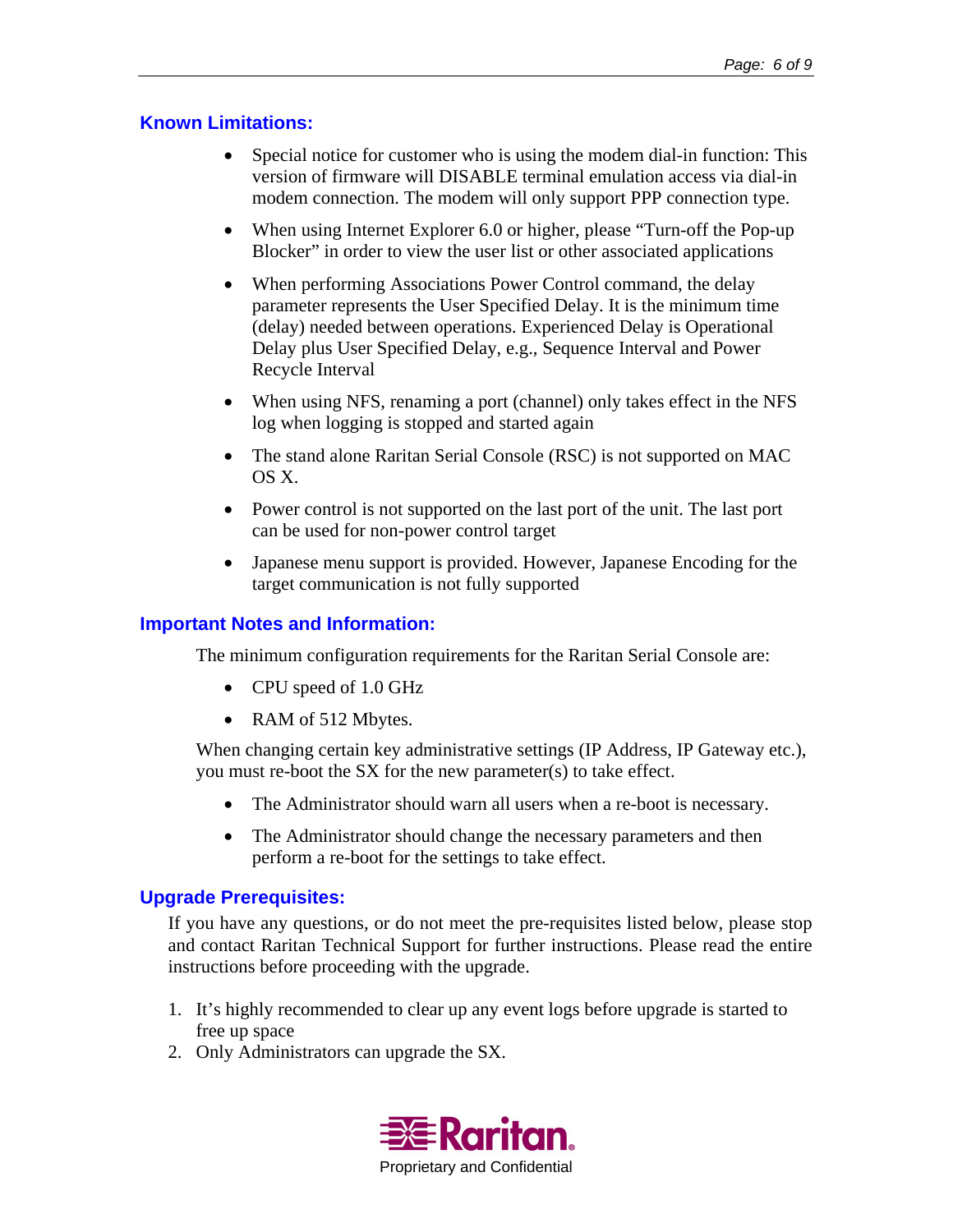- 3. There should not be any active users using the Dominion SX; this means that no users, other than the Administrator performing the update, are logged into the unit.
- 4. The software upgrades are written to flash memory, and this takes time to complete. Please do not power-off the unit, or disconnect the Ethernet connection while the upgrade is going on.
- 5. If doing the firmware upgrade over a VPN, ensure that the connection is stable and that no inactivity timeouts have been set.
- 6. If operating through a router/firewall, the FTP port (TCP port 21) may be blocked and the upgrade may not be possible; in this case, a local FTP server is necessary to upgrade the Dominion SX unit.
- 7. Please make sure the ftp server idle timeout is set to 20 minutes or greater.
- 8. If you are running an FTP server on a Windows PC to upgrade the Dominion SX unit, please read the following additional notes:
	- a. Disable the Windows Firewall before doing the upgrade, or else the upgrade will fail.
	- b. If you are using VPN software (like Cisco's VPN client), it may also have a built-in firewall that blocks FTP access to the Windows PC. By default when the Cisco VPN client is loaded (it may or may not be in use), the firewall is running automatically, so it has to be disabled to allow the Dominion SX to access the FTP server on the Windows PC.
	- c. Additional operating system security settings, and optional software, may also prevent an FTP server on the Windows PC from being accessed from the Dominion SX unit.
	- d. On a heavily loaded Windows PC (with lots of applications running), connection timeouts to the FTP server may cause the upgrade to be aborted; it is best to close all applications except the FTP server to complete the upgrade.

# **Upgrade WARNING**

**Important: During an upgrade procedure, do not attempt to access any unit features or functions, including, but not limited to, Reset and Exit. Interrupting the upgrade procedure can cause memory corruption and render the unit non-functional. Such an action may void your warranty or service contract, and in such a case unit repair/replacement costs may be solely the responsibility of the user.** 

# **Upgrade Preparation**

- 1. Download the upgrades file(s) onto a local FTP server.
- 2. Unzip the files.
- 3. Locate and select the DIRECTORY where the unzipped SX firmware is located on the FTP server.
- 4. Obtain the IP address of the FTP server.

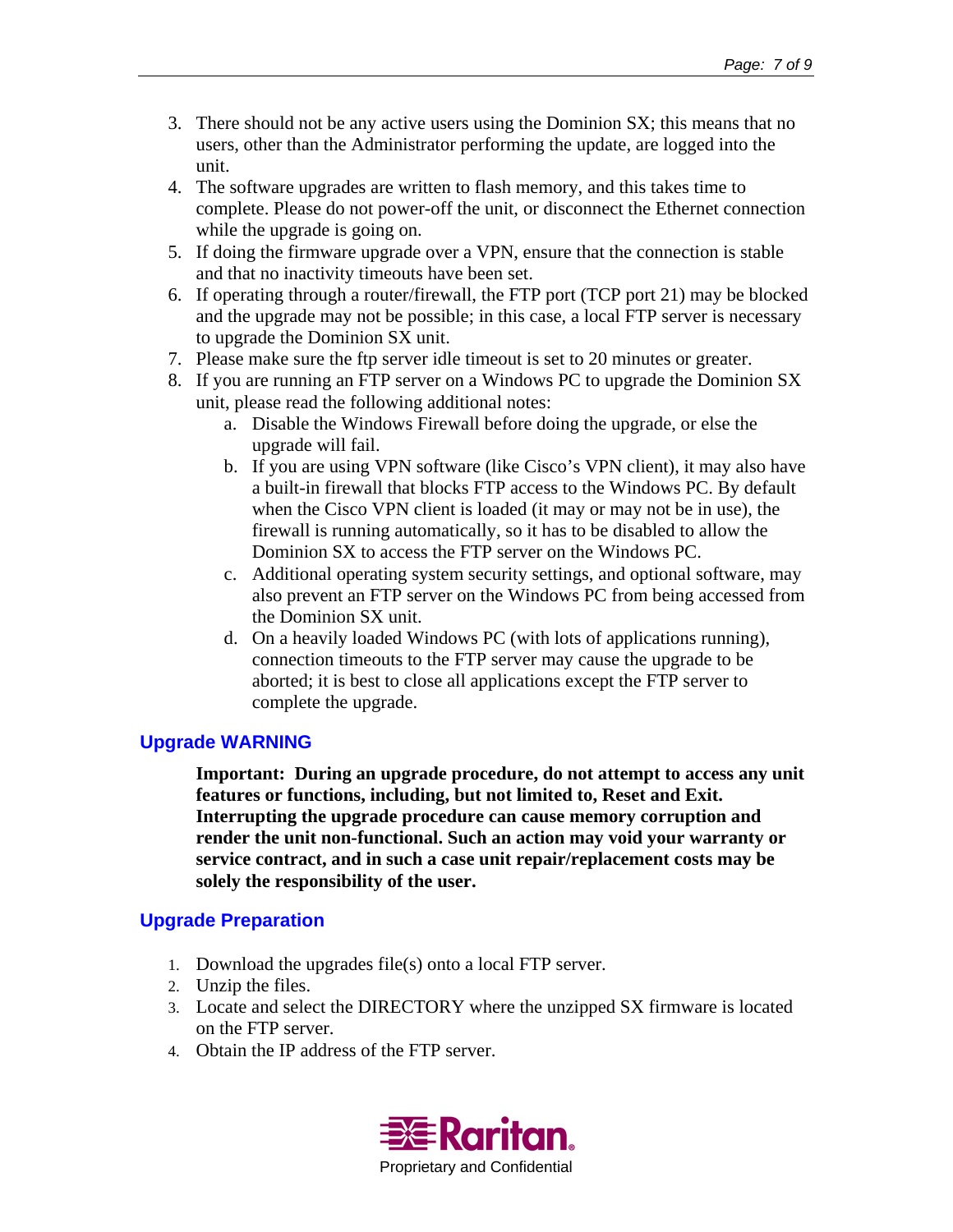- 5. Obtain the File Path to the upgrade file(s). A file-name is not necessary, just the right path to the directory containing the upgrade files. For example, C:\Documents and Settings\SX30\UpgradePack\_2.5.6\_3.1.5.5.1\Pack1of1
- 6. Obtain a user account (Optional) if "anonymous" access to the FTP server is not supported.
- 7. Close any remote or local SX sessions to all devices connected to the Dominion SX unit – servers, power strips, and serial devices.
- 8. Close all open Raritan Console windows.

**Note**: Many upgrades can be performed "anonymous" from the FTP server and the default settings of this screen are for an anonymous upgrade. However, some FTP servers require a user name and password. If this is the case, the administrator can uncheck the "Anonymous" box and enter the correct user name and password for the FTP server.

# **Upgrade Instructions:**

**Note: For best results, the SX device should be re-booted before the firmware upgrade is applied. This will ensure that no users are logged in and/or no sessions are active.** 

- 1. In Internet Explorer (or other supported browser), type in the IP address of your Dominion SX unit, and login as an Administrator
- 2. Click the **Maintenance** menu
- 3. Click the **Firmware Upgrade** section in the Maintenance menu.
- 4. Type the **IP Address** in the IP address field, usually is the FTP server IP address
- 5. Type your **Login** name in the Login field.
- 6. Type your **Password** in the Password field.
- 7. Type the **File Path** in the File Path field.
- 8. Click **Upgrade.**
- 9. The firmware upgrade may take up to **60 minutes** per SX
	- Pre-reboot upgrade time (time required to copy files and extract some files) is 20 minutes
	- Post-reboot file extraction time (time required to extract files (which were copied during upgrade) at boot up time is 40 minutes
	- **DO NOT REBOOT OR POWER CYCLE THE SX!**
	- Once the upgrade is initiated, the status bar will indicate the progress of the upgrade and a pop-up window will notify the user once the